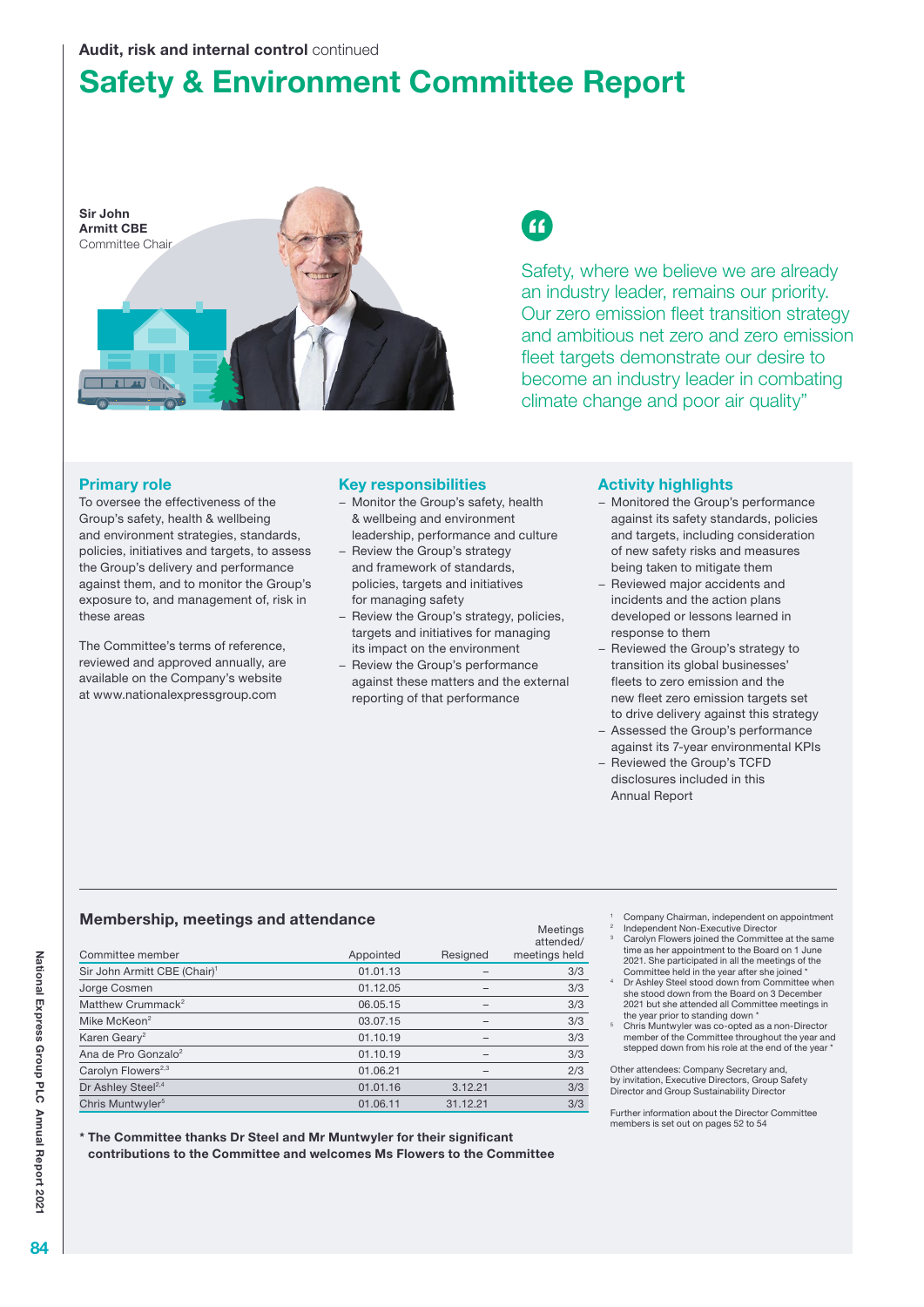Financial Statements

## Dear fellow shareholder

I am pleased to present the Safety & Environment Committee Report for 2021. Safety, where we believe we are already an industry leader, remains our number one priority. Our zero emission fleet transition strategy and ambitious net zero and zero emission fleet targets, as described in this Report, demonstrate our desire to become an industry leader in combating climate change and poor air quality.

# **Safety**

### Safety governance

The Group CEO has overall responsibility for the Group's safety system and performance, supported by the Group Safety Director, Divisional CEOs and Divisional Safety Directors. The Committee's role is to review the effectiveness of the Group's safety system and report to the Board on the same.

### Safety system

The Company has a well defined and developed safety system which operates across its global businesses. This system has its foundations in the Company's 'Driving Out Harm' programme which originated in 2011 and comprised the creation and implementation of a wide variety of driver and vehicle safety standards and constantly evolving safety initiatives. It was built upon in 2017 with the introduction of five new Global Safety Policies relating to speed management, driving evaluation, competence of driving evaluators, driver monitoring and driver performance management. These were fully implemented across the majority of the Group's operations by the end of 2020 but continue to be implemented in those cities and countries in which the Group has more recently commenced operations, such as Rabat and Casablanca in Morocco. The Committee is pleased with the progress made to date in these locations where the safety programme is already transforming the safety of passenger transport for the citizens of and visitors to such cities.

In response to the pandemic, the Group implemented a range of additional safety measures, focused on controlling the spread of Covid-19, which were summarised in last year's Committee Report. Some of these measures have become regular safety procedures, including the maintenance of protective screens between drivers and passengers, enhanced cleaning of vehicles and the fitment of enhanced air filtration systems on vehicles, which measures help to protect drivers and passengers alike from Covid-19 and other infectious diseases.

While we hope the worst of the pandemic is behind us and stronger governmentimposed measures to control Covid-19 are not reintroduced, our operations have been adept at implementing new protective measures when and as the need has arisen. This has given the Committee and the Board assurance on how well the business is able to respond to changing safety risks and in turn we trust it will give our passengers confidence to either carry on, begin or return to using our services.

The Group also continues to be alert to the emergence of new safety risks and to devise appropriate plans to mitigate their effects. For example, during the year we have seen significant driver shortages across a number of our operations, but particularly those in North America due to the after-effects of the pandemic on the general labour market and Covid infection rates still causing higher than normal absence rates in our own workforce. As in other industries, staff shortages place more pressure and more responsibility on those staff who remain at work which, in our industry, could reduce their focus on safety. Having identified this risk, specific plans were put in place to mitigate it, including by reducing the non-safety related responsibilities of staff to ensure safety can remain their priority. The Committee reviewed and approved these plans.

#### Safety performance

The Committee assesses the Group's safety performance by reference to a number of KPIs which include:

- − the Group's FWI Index score, which measures and weights according to severity all responsible major, minor and lost time injuries and any responsible fatalities;
- the Group's Preventable Accidents score, which counts the number of vehicle accidents that should, by compliance with the safety system, have been capable of being prevented; and
- the Group's DriveCam Driver Risk score, which counts the number of driver risk incidents recorded by the DriveCam technology on the Group's fleet.

Both the target scores for these KPIs, which were set by reference to the Group's (best ever) 2019 FWI Index score and its 2019 (last normal year of operation pre-Covid-19) Preventable Accidents and DriveCam Driver Risk scores – which targets also comprised the safety targets in Executive Directors' and senior managers' 2021 bonuses – and the actual scores achieved in respect of 2021 are set out in the table below:

| <b>KPI Target</b><br>and 2021 Bonus Target | <b>Bonus</b><br>Weighting | <b>Target Score</b> | <b>Actual Score</b> |
|--------------------------------------------|---------------------------|---------------------|---------------------|
| Group FWI Index score (per million miles)  | 5%                        | 0.003               | 0.006               |
| Group Preventable Accidents score          | 5%                        | 14.381              | 13.62               |
| Group DriveCam Driver Risk score           | 5%                        | 2400.70             | 1504.78             |

1 The 2021 target Group Preventable Accidents score has been restated from that reported in the Company's 2020 Annual Report to include the Casablanca operations to ensure a like-for-like basis of calculation with the 2021 actual score

Although clearly disappointing that the Group did not achieve its target Group FWI Index score, the actual 2021 Group FWI Index score still represented the Group's third best ever score in 11 years, reflecting the stretching nature of the target and the Group's continuous investment in, and relentless focus on, safety. The significant positive impact of that investment and focus over the last 11 years is illustrated by the graph below:

### FWI per million miles operated



National Express Group PLC

National Express Group PLC Annual Report 2021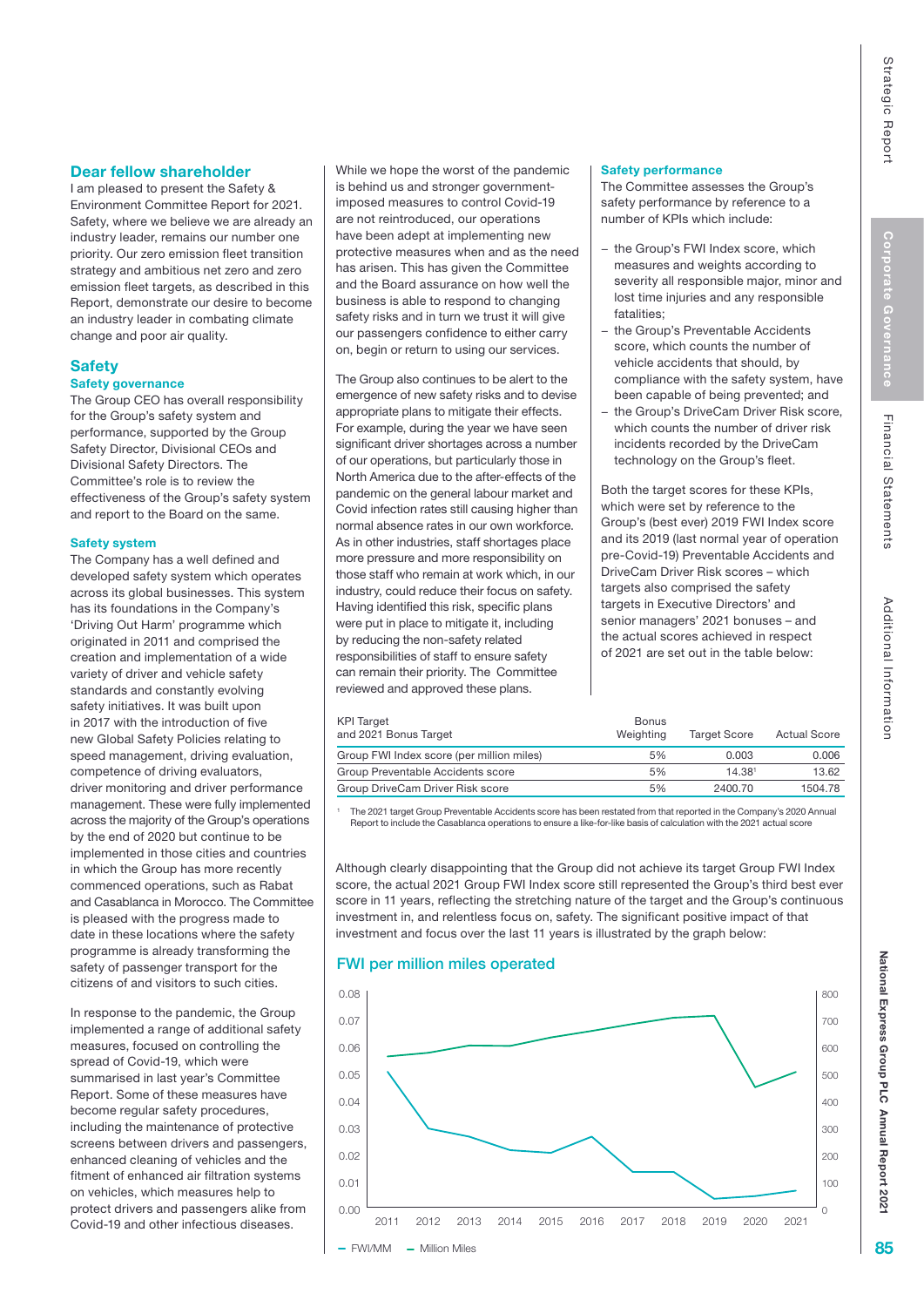### Audit, risk and internal control continued

# **Safety & Environment Committee Report continued**

The Committee was pleased to see achievement of the Group's Preventable Accidents target score and noted that the Group had in 2021 the lowest number of high severity incidents on record. The Committee was also impressed by the achievement of the target for, and significant year-on-year improvement in, the Group's DriveCam Driver Risk score, noting that Lytx (which owns and manages the DriveCam technology on behalf of its clients) advised that the Group is 52% less risky on average than the Lytx Transit Industry Network (comprised of more than 75,000 vehicles). The Group's divisions' impressive DriveCam Driver Risk performance, as compared with this Lytx Transit Industry Network, during the 18 months to the end of 2021 is illustrated by the graph below:

### NX DriveCam Driver Risk vs Lytx Transit Industry Network



To demonstrate the Group's continued commitment to safety, its divisions will continue to include a range of safety targets in their divisional management bonus plans, including a divisional FWI metric which will be re-positioned as a gateway to payout of the whole safety element of divisional managers' bonuses. To enable the Company's Executive Directors to retain their focus on the Group's holistic safety performance, 15% of their 2022 bonuses will be based on the Group's FWI metric, with the threshold for payout only being met if there are no responsible fatalities in the year. The on-target payout has been set by reference to the Group's average FWI Index score over the last three years (excluding 2020 due to it being a year of unusually low operations due to Covid-19) and the maximum payout by reference to the Group's best ever FWI Index score achieved in 2019. The Executive Director bonus metrics are shown in the table below:

| Executive Director 2022 Bonus Target      | Weighting | Threshold           | On-Target | Maximum |
|-------------------------------------------|-----------|---------------------|-----------|---------|
|                                           |           | Zero<br>responsible |           |         |
| Group FWI Index score (per million miles) | 15%       | fatalities          | 0.006     | 0.003   |

In November 2021, Chris Muntwyler, accompanied by Tom Stables (UK & Germany CEO), visited Cologne where they travelled in the driver cab on one of our RRX services and held meetings with the NX German rail management and safety teams and with the German rail network controller, DeutscheBahn.

As Chris reported to the Committee, the meetings with management and DeutscheBahn served:

- − to confirm the implementation of the Group's global safety policies as relevant to railway operations, representing a positive step-change in the German rail industry; as a forum for discussing with DeutscheBahn matters that were within its control
- that could give rise to safety risks, with a view to influencing those matters; and to deepen the understanding of the data privacy concerns held by the German
- works council that could affect the effective management of safety risks, with a view to addressing those concerns.

The Committee welcomed the insights gained and was assured that the German management team will continue to work with DeutscheBahn and the German works council in an effort to continuously improve the safety of the Group's German rail services for the passengers who use them and drivers who operate them.

#### Safety performance continued

While KPIs are valuable for assessing safety performance, they are not the only means the Committee uses.

During 2021 the Committee also reviewed all major safety incidents affecting the Group, their root causes and any lessons to be learned from them, together with the action plans implemented in response to them.

It also reviewed several specific ongoing and new aspects of the Group's safety system. For example:

- − It was pleased to observe the Group's continued focus on driver fatigue management, including via the roll-out across the entire UK scheduled coach fleet of Guardian's Seeing Machines fatigue monitoring technology. This technology monitors in real-time for indicators of driver fatigue and alerts the driver. The data derived from the technology is also informing a better understanding of driver fatigue trends and the action plans to address those.
- It was also interested in the safety risk assessments being undertaken at the Group's depots and garages which are now using zero emission vehicles in connection with the operation of those vehicles. These encompassed risk assessments of the new activities of charging vehicle batteries and receiving supplies of, storing and using hydrogen gas at these sites.

Further, during 2021 the Committee was pleased to be able to resume its programme of safety tours with a visit by Chris Muntwyler to our German Rail operations, details of which can be found in the box below:

## German Rail safety tour

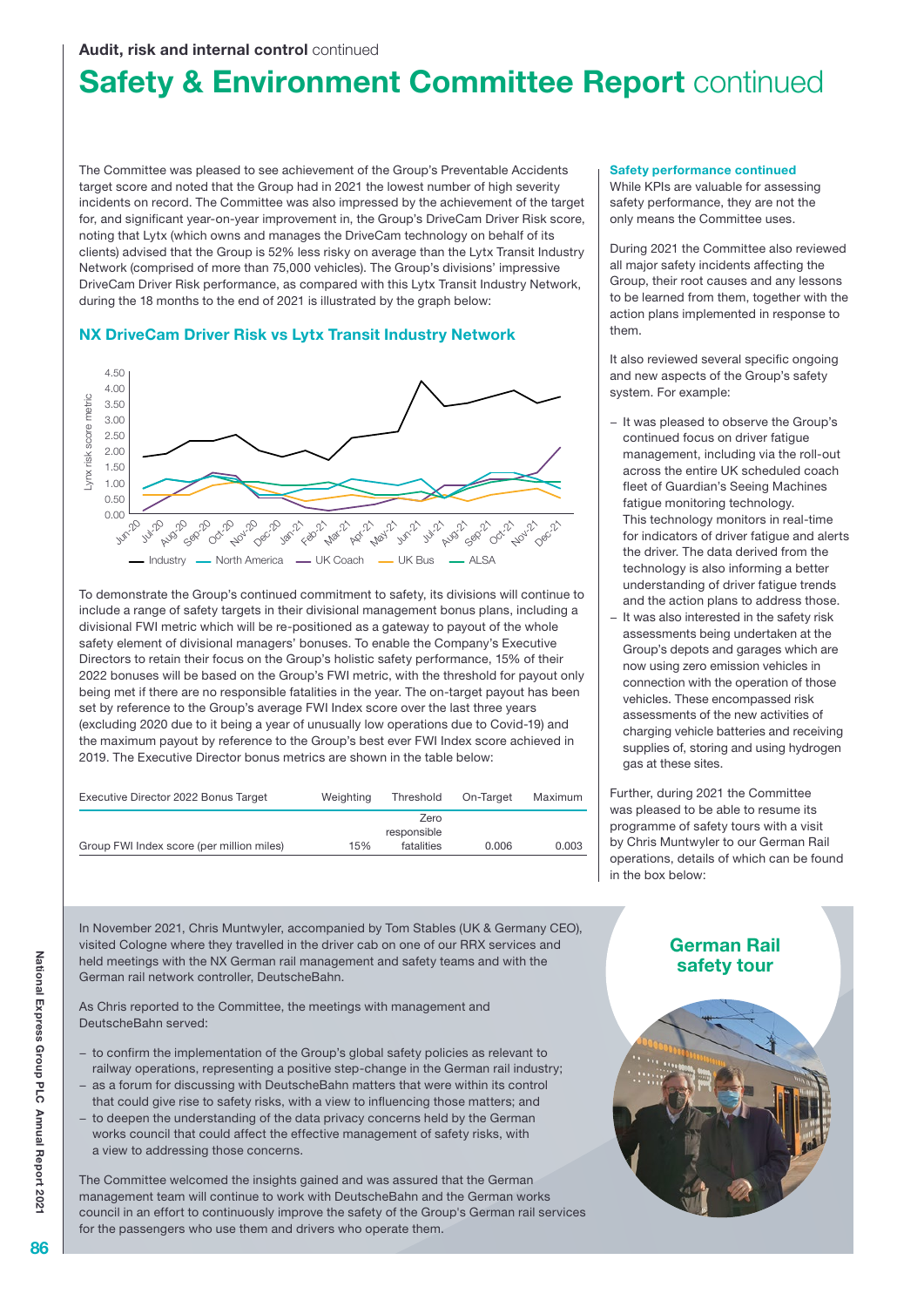# **Environment**

### Environment governance

The Company's Executive Directors are responsible for the delivery of the Group's environment strategy and the sponsors of the Group's environment ambitions, supported by the new Group Sustainability Director, the Group Procurement Director, Divisional CEOs and Divisional specialists. The Committee's role is to review the Group's environment strategy and its environment ambitions in the context of its broader strategy, to monitor the Group's progress on delivering this strategy and achieving these ambitions and to report to the Board on the same. It also plays a key role in overseeing the Group's environment reporting, as referred to below.

### Environment reporting

The Company's mandatory disclosures on energy consumption and carbon emissions, including under the Streamlined Energy and Carbon Reporting Regulations, can be found on pages 221 to 223 of this Annual Report. In addition, 2021 marks the first year in respect of which the Company is reporting on climate-related risks and opportunities in line with the recommendations of the Financial Stablility Board's Task Force on Climaterelated Financial Disclosures, which disclosures can be found on pages 35 to 39 of this Annual Report.

### Environment strategy and targets

The Group's environment strategy is centred around transitioning the fleet across its operating subsidiaries to zero emission vehicles (ZEVs). 95% of the Group's carbon emissions originate from its fleet, so this transition will have the greatest influence in terms of the Group reducing its impact on the environment and improving air quality in the communities it operates in.

During 2021, the Committee reviewed and approved this strategy. The Committee noted that such strategy was developed after significant modelling of its expected financial impact and the timetable for its delivery, including having regard to the costs and expected investment returns on ZEVs and the life cycle of the existing fleet and anticipated advancement of ZEV technology over that cycle. The Committee observed that such strategy is as much about overcoming or managing the hurdles for investment in ZEVs as it is about making the right investment at the right time in ZEVs. For example, the Group intends to use its vehicle availability model to mitigate the capex and debt implications of the higher purchase cost of ZEVs vs diesel vehicles and the Group will work with its key customers and other stakeholders to shape tender requirements to incorporate ZEVs and to secure grant funding for ZEVs.

The Group's UK Bus and North American shuttle businesses are currently leading the way on the Group's zero emission fleet transition, as demonstrated by the case studies in the boxes below and overleaf.

A number of the Group's other businesses are piloting ZEV operations, but discussions with the key stakeholders of those businesses, such as the school boards in North America and the municipalities and transport authorities in Spain and Morocco, are the priority to create the conditions in which the Group can bid to win customer contracts with ZEV propositions.

Building on the Group's commitment to never buy another diesel bus in the UK and its ambitions to have zero emission fleets in UK Bus by 2030 and UK Coach by 2035, in 2021 the Group adopted wider ambitions to have zero emission fleets in Spain bus by 2035 and in each of Spain coach, Morocco bus and North America school bus and transit by 2040. While these remain ambitions as much depends on what our customers want and whether central and local governments will support green agendas over the years to come, they demonstrate the Group's desire to achieve these important goals.

In addition to the 29 electric vehicles and 20 hydrogen vehicles the UK Bus business is already operating across the West Midlands, it made a commitment in 2021 to operate a further 176 electric vehicles.

These vehicles will be made available to the UK Bus business under its new vehicle availability contract by which charged vehicles, and the related charging infrastructure, are made available on a daily basis by a service provider in return for an availability fee.

The purchase of these vehicles by the service provider was assisted by grant funding awarded by the West Midlands Combined Authority to the UK Bus business in return for its commitment to the operate the vehicles as part of the Coventry Electric Bus City grant scheme.

With these investments, we are pleased to be able to not only reduce our own carbon emissions but also offer our passengers the opportunity to reduce their carbon footprints.

## UK Bus providing services using ZEVs



National Express Group PLC

National Express Group PLC Annual Report 202